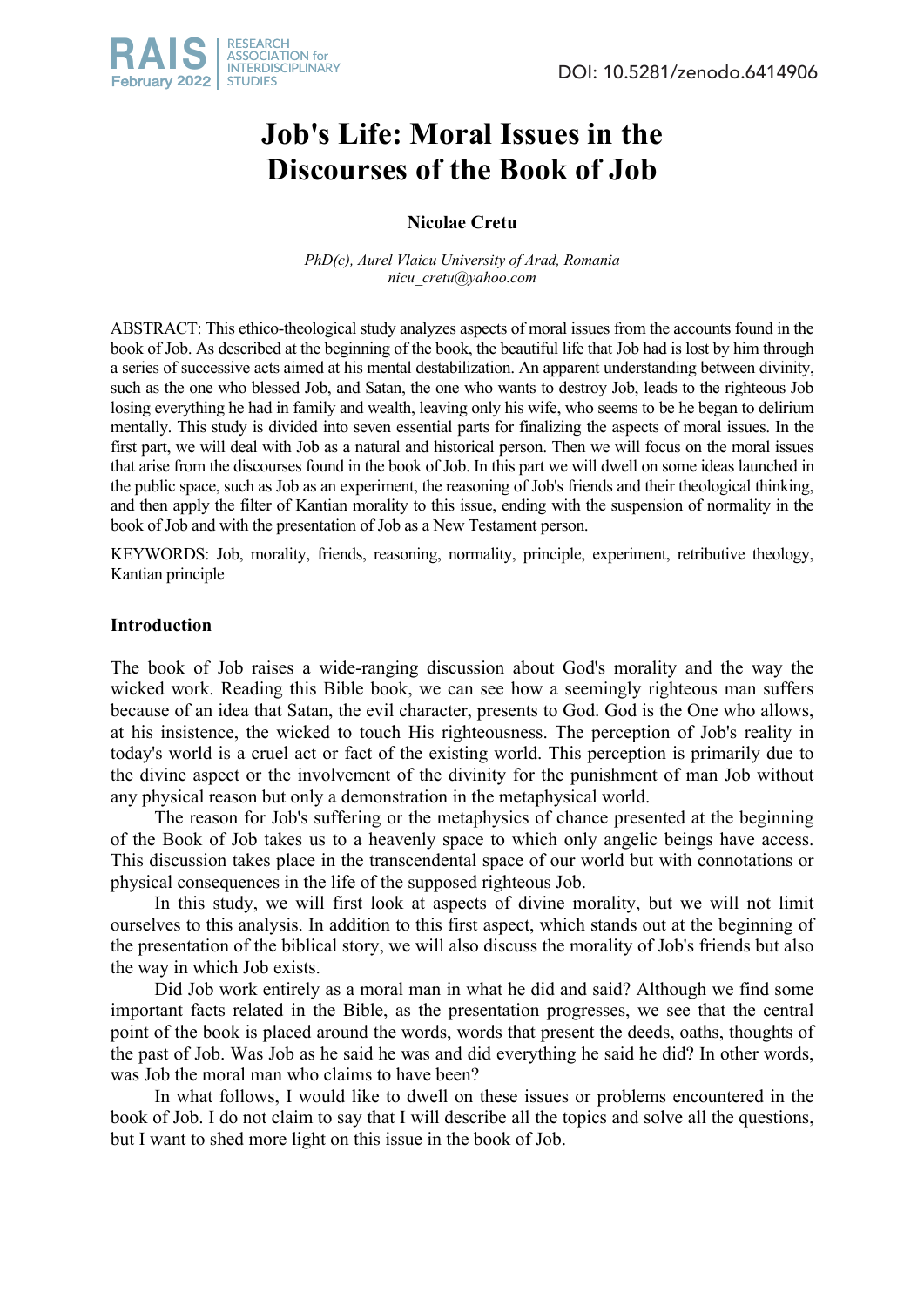## **1. The spatiality of the character Job**

Cojocariu (2007, 15) in the introduction to the book of Job to the Romanian translation of the Septuagint claims that, "the action and the main characters are located in Edom." Regarding the way of life of Job, we find references in the Old Testament to the prophet Ezekiel, who describes him as a righteous man, "even if these three men -Noah, Daniel and Job - were in it, they could save only themselves by their righteousness, declares the Sovereign Lord" (14:14), but also in the New Testament to Jacob, the brother of the Lord Jesus, "you have heard of Job's perseverance and have seen what the Lord finally brought about. The Lord is full of compassion and mercy." (5:11), which shows us that Job was a real and historical person who truly lived on earth.

The name Job also appears in the letters of Tell el-Amarna, in the Egyptian texts of Mari and Alakh, as well as in Ugaritic documents, as proof that it was a well-known name in antiquity. In the ancient Middle East, writings of wisdom were widely circulated, even earlier than 2000 BC. Job is not a mystical or imaginary character created just to highlight the glorious qualities of the God of Israel. Job really lived through these things, and we understand that this book is a book inspired by the Holy Spirit. Speaking on this subject, Branzei (2007, 13) mentions the book's canonicity as being "recognized without difficulty by the Synagogue and the Church, where it was read in antiquity."

Other theological references to this book are found about a certain friend of Job's. Some scholars claim that Eliphaz of Teman is mentioned in Genesis 36:10-11 as one of Esau's descendants. Considering this reference as valid and true then Job's position in Edom is closer to the truth. Edom was a place outside the Philistine land at that time, but it became part of Israel after its conquest by the Jews.

If for the existence of Job as a man we found reference that it would be somewhere in the land of Edom, about the place where his book was written we have several hypotheses. Here we find two main locations, such as the Edomite region in the first place, but also Egypt as a country in the second place. Cojocariu is of the opinion that although we find in the biblical text signs of deep knowledge of Egypt, as well as other traditions of the East, such as Mesopotamian and Phoenician, "it does not necessarily mean that he came from there. information and cultural traditions were as normal as today" (Cojocariu 2007, 15-16).

The story takes place during the patriarchal period of Abraham, Isaac, and Jacob (from about 2100 BC to the sixteenth century BC) and before the Exodus (Thomas 2003, 1). Here are the arguments that place the book of Job in the patriarchal period and perhaps the oldest book in the Bible:

1. Job's life span (Job 42:16) - approx. 200 years - something that fits the patriarchal period (Abraham lived 175 years);

2. Social unity was the patriarchal family;

3. Job behaved like a high priest in his family (1:4,5);

4. The Chaldeans who killed his servants (1:17) were nomads who had not yet become inhabitants of the cities;

5. Job's wealth is valued in flocks rather than gold and silver (1:3; 42:12);

6. Eliphaz, the temanite, is possibly a descendant of Esau's eldest son (Gen. 36:10,11);

7. Silence of the covenant of God with Abraham, of the law of Moses, and of the exodus of the children of Israel.

## **2. Job as an experiment**

The Bible account portrays Job as a rich man, but what makes him more special is the way the Bible presents him at first as a man who has a special love for his children, a love that is manifested through the periodic sacrifices he made on their behalf. Bulandra (2008, 71) presents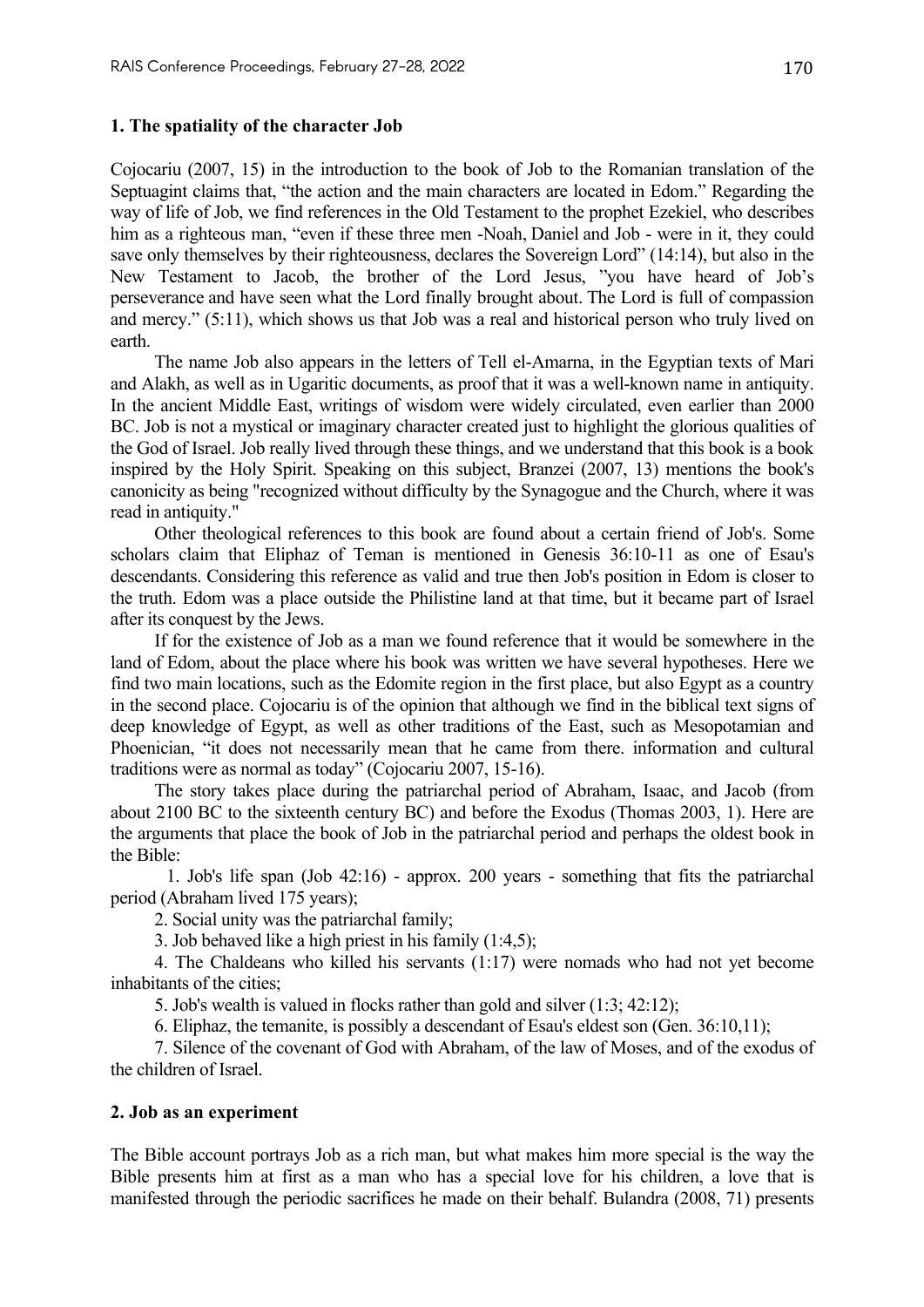that through these ritual acts the very character of Job and the respect he had for the divinity is highlighted. "What Job did for his children, this habit, shows us a meticulous Job, attentive to every thought and gesture of his sons and daughters."

Bulandra describes the biblical stage of Job as an experiment, like today's laboratory experiments. He sees in Job "a laboratory object or, may we be forgiven for approaching a hamster" (Bulandra 2008, 16). Satan's introduction to the biblical account leads human reason to some rather strange thoughts about God. Cretia (1995, 21) is of the opinion that at this point God is presented as "partaker of a bet if not downright perverse, anyway of a terrible ruthlessness and immeasurability ... An omniscient God could have been without any proof. But perhaps Jehovah wants to put Job to the test just to convince Satan. This is an act of vanity and cruelty."

This experiment is not directed directly at Job, but is manifested as a result of cataclysms and tribal wars. It is not God Almighty who raises his arm directly toward Job, but this power is given to Satan. On the other hand, the latter, Satan, does not act directly on Job either "but through events specific to this realm: wars, plunder, lightning, etc." (Bulandra 2008, 22). This transcendental experiment, discussed in heaven but applied to the earth, will represent for the suffering Job overcoming the threshold of silent patience and passing through the door of liberating speech.

Throughout this experiment, Job was attacked with a hidden purpose, and his goal was to "make Job speak — to react to stimuli through verbal behavior. Satan expected a certain content and a certain addressability of Job's utterance" (Bulandra 2008, 51). He wanted him to forsake God and utter blasphemous words against God, just as his wife had counseled him.

The result of Job's experiment is that Job is a precious being who can still marvel at his qualities and his Creator. Thus, we have "at least one man who has the power to believe in his God and without thinking of a reward from Him, but only out of love for Him ... The purpose of Job in all his words is to tell the truth about God (because this) means not saying a word with sin" (Bulandra 2008, 30-52).

What is relevant in this experiment is that Job appears as a representative of humanity who has a discussion about the human condition with the Creator God himself. Following this discussion, Job takes the initiative to demand certain changes from the Creator, who miraculously seems to consider them.

## **3. The relation of the logical reasoning of the concepts of the three friends**

The relationship of logical reasoning of Job's friends is based on the concepts of life that they publicly expose in their speeches. Thus, Job's friends are fighting against the logical reasoning presented by Job in his defense when everyone, including heaven, seems to be against him.

The reasoning of the three friends, Eliphaz of Teman, Bildad of Shuah, and Zophar of Naamah, is threefold. First of all, we have the social plan and it refers to the destruction of the family, the squandering of wealth and the isolation of the community. Secondly, we have the biological plan and discuss the physical illness it has. Last but not least, the psychic nightmares and the nightmares of obsessive interrogation during the day are discussed.

These reasonings used by the three friends have in the substratum of their conscience that traditional Jewish thinking about divine rewards and curses according to the good and evil you do. I will discuss this in more detail in the next chapter.

In the book of Job, we also find a logic of divinity, apart from that of Job's friends. This logic of God suggests to "readers the existence of a certain paradoxical logic of divinity, completely foreign to the structure of human logic (strictly rational, measurable)" (Badilita 2000, 73-74). The logic of the divine must be a pure logic that must not tarnish His image in any way. Thus "if God, by definition, says only what is true and does only what is right, it is clear that any untruth spoken corrupts the image of His purity" (Lucaci 2005, 190). Every word spoken by God is by definition pure logic and should never be questioned. However, this cannot be said of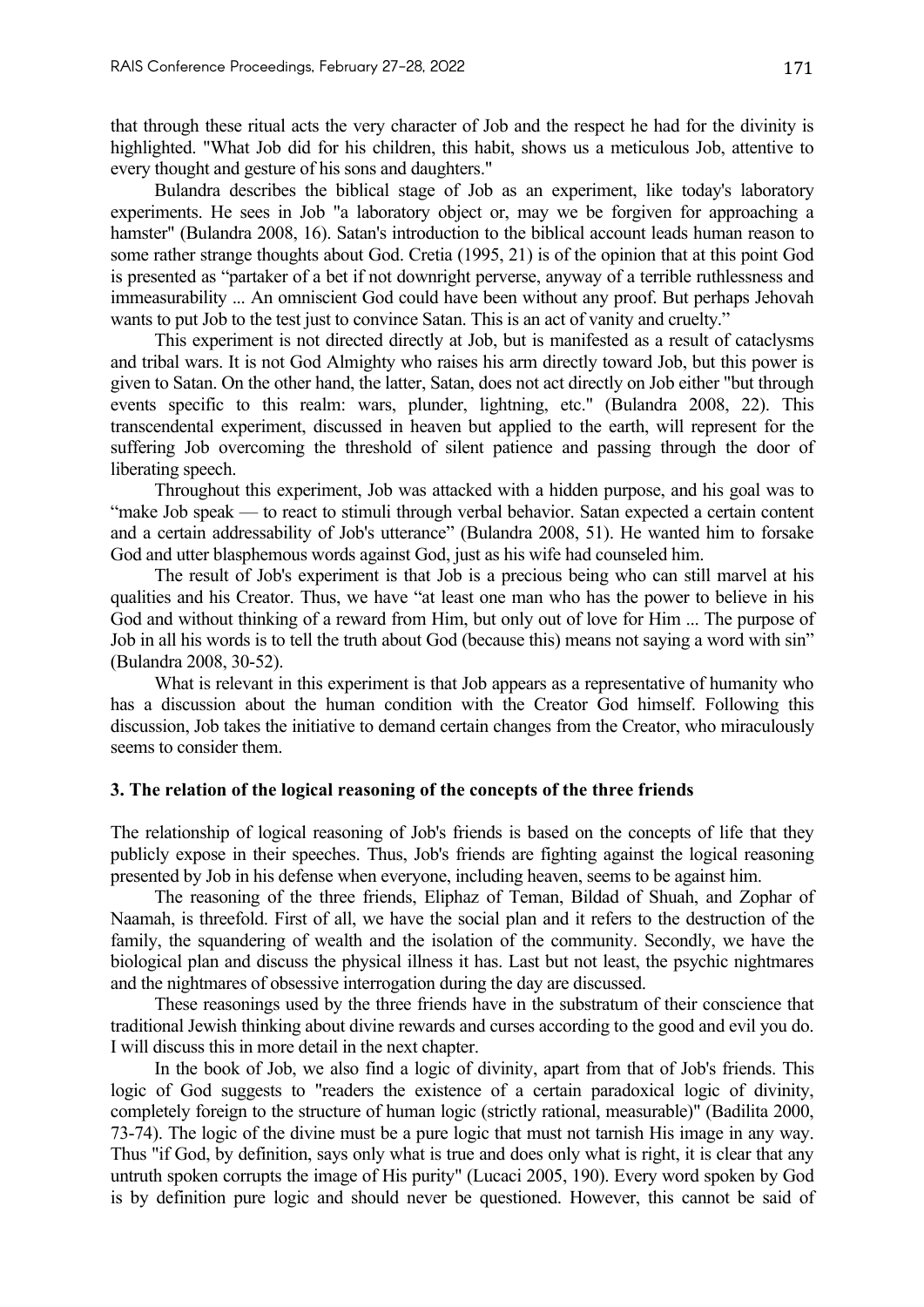people's reasoning, in our case the reasoning of Job's friends. Although the facts presented by them are true, the premises they appeal to are not valid.

#### **4. The Jewish tradition as a retributive theology**

The strongest aspect found in the speeches of Job's friends is that of thinking based on tradition. A thought that has its roots in tradition cannot be defined as clear, correct, concise and especially objective thinking. Lucaci (2005, 188) also discusses this aspect and says that "tradition is debatable when reason is short-circuited, because in this way a mortgage is put on the truth. Therefore, the punishment of any deed that contradicts the tradition acquires a false moral character. It is a question of an education through punishment." The morale of Job's friends regarding the human-God relationship, based on their traditional thinking, was one of retribution. This concept states that every human being is rewarded according to their merits. The thought of retribution is thus a wrong starting point for the speeches of the three friends. Even if they wanted to help their friend in some way, through these thoughts they did nothing but present the traditional thinking of the Jews (Lucaci 2005, 176).

Tatu (2009, 2) also remarks on this aspect, in his *Introduction to the Study of the Old Testament* when he states about Job's three friends that, "they are the representatives of the theology of retribution, according to which God blesses the righteous and punishes the unrighteous. Their argument leads to the conclusion that Job is inevitably guilty because his sin caused God to punish him." Cretia (1995, 30) concludes this idea and presents that "the very wise Eliphaz has the logical courage to force the facts to save the doctrine."

What is happening in the discussions of Job's friends is immoral because they do not search and do not wait to find out the full truth, but express their thoughts for her sake, not for the sake of the truth. They offer us personal experience, tradition and legalistic intuition as ways of knowing the divinity. Their failure is underscored by their inability to "convince" Job of his guilt.

Chambers (1996, 106), on the other hand, when he discusses Job's friends and their beliefs, concludes that with the support of their beliefs and the opposition they manifest, they come to doubt their beliefs, and the only one who keep the faith intact is Elihu, who chooses not to doubt anything. He "does not accept the belief of the other three, but has his own conception based on the idea of autocratic authority, on the fact that no man has the right to question whether God is good. This would be a challenge to His supreme authority, when in fact the only alternative is obedience." Continuing in the same line with Chambers, we identify that we are often unable to explain the reality in which we live. The actions we take or the actions we take in our lives often do not find a logical explanation. "Every fact related to the sense of reality demands in order to explain something that the sense of reality cannot give. Everyday realities reveal things that our thinking cannot explain" (Chambers 1996, 100). The direct combat of this type of thinking is found in God's discourse at the end of the book in which he acknowledges the justice of Job's words to the words used by his friends. Moreover, we see that it is God who initiates a request for sacrifice from Job for his visitors.

#### **5. Approaching the moral problem in Job from the Kantian perspective**

In his work, *Founding the Metaphysics of Morals,* Immanuel Kant outlines his theory of morality as a universal law. This law states it in the words "Act only according to that maxim by which you may at the same time want it to become a universal law" (Kant 1972, 214). In this way we find in Kant a strong aspect of personal desire for universal action. Kantian morality has a morality that man personally assumes and that he wants to be seen in any other person on the globe.

Kant (1972, 214-215) in the same book, states three postulates about God. These postulates are "of the immortality, liberty, and existence of God." Divine law implies morality and happiness as elements of the sovereign good. If morality can be resolved only in eternity, by accepting the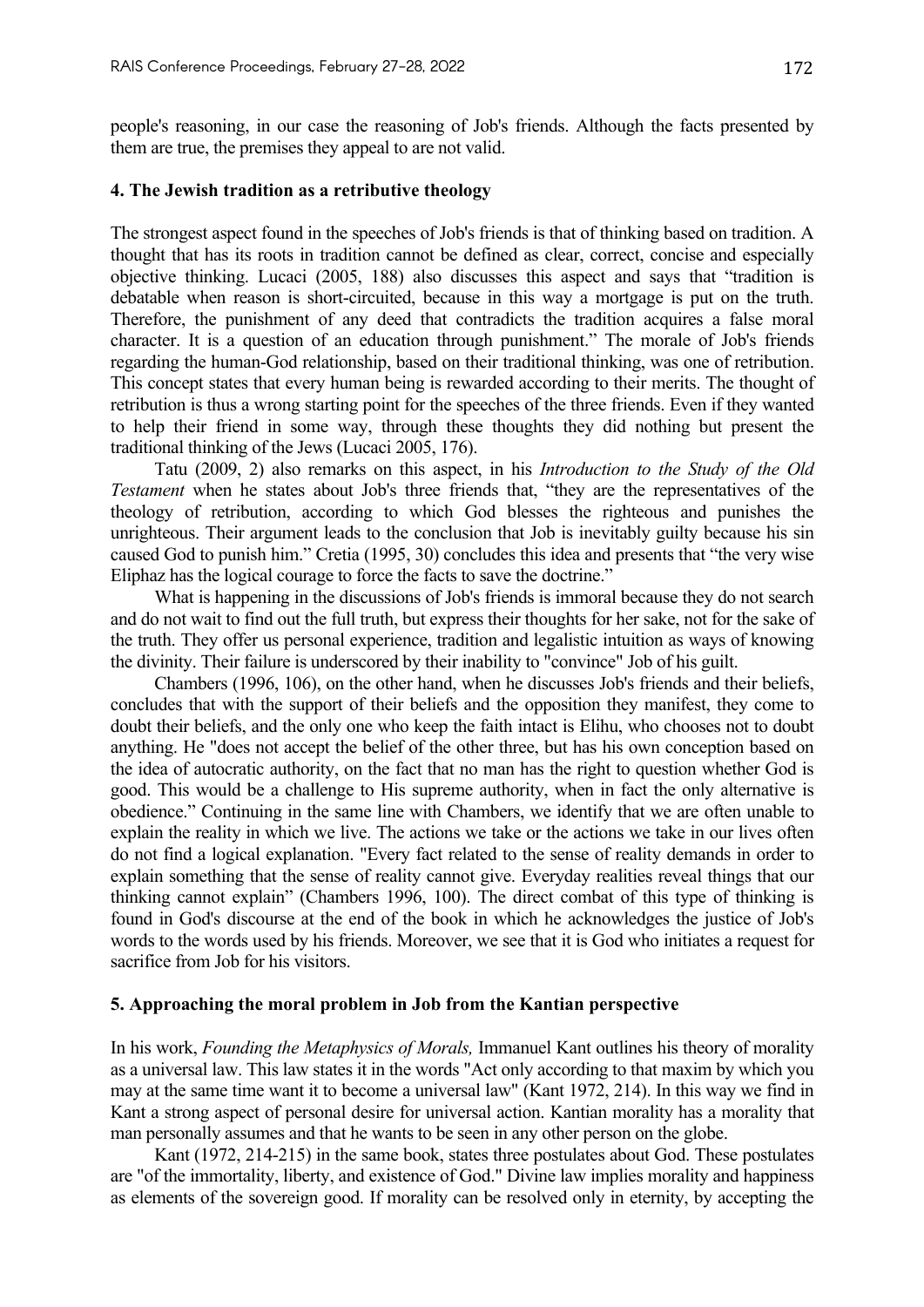postulate of immortality, then the happiness corresponding to morality is possible "under the assumption of the existence of a cause suitable for this effect, that is, to postulate the existence of God which is necessarily related to the moral law of pure reason)" (Kant 1972, 215).

In the same note, Lucaci presents that Immanuel Kant has "in view the relations between morality and happiness, between human nature and the law of will, as well as between these two relations and their representation as law" (Lucaci 2005, 180). He goes on to say that "it is morally necessary for man to admit the existence of God" (Lucaci 2005, 180-181). God is the one who created man as an end in himself and thus he believed in divinity to desire the fulfillment of a moral life, encountered in Kant through the expression of moral necessity. This purpose in itself "means that humanity is holy, a conclusion that also results from the fact that man is the subject who assumes the moral law" (Lucaci 2005, 182).

For Kant, moral necessity must be assumed as a duty, and duty is the very essence of a free will. Happiness for Christians, Kant suggests, is the sublime form of duty to live your life with dignity. That is, happiness is not a conditional reward or hope for the future in another world, but the daily greeting of God in holiness.

The moral necessity assumed as a duty can also be found in Job's way of life. Thus, we have Job as the one who takes care of his children and their deeds in relation to God through the sacrifices he brings as an atonement for their potential iniquities. Job's actions regarding the father-son / daughter relationship, man-people, rich-poor, respect-respect, etc., make his morality a possibility of universal morality or more clearly his moral law can become, unequivocally, a universal law of morality.

For Immanuel Kant, the character of Job is characterized by the aspect of sincerity, because Job "says what he thought and felt, just as any person in his place would probably feel. His friends, on the other hand, speak as if they are being secretly pursued by the powerful Leader whose case is open to their verdict, and as if, by giving their verdict, they would care more to gain His favor than to find out the truth" (Kant 1996, 32).

Relating the maxim of Kantian morality to the world today we can see that moral perfection is not conceptual, because we have interests, inclinations, temptations, lusts that are hard to control. Doing your duty to yourself and others is a form of perfection. To be good, to love, to act for the happiness of another and one's own perfection are actions of duty with a high moral content. If we were able to obey the Moral Law (Rotaru 2015, 318-322) or the categorical Kantian imperative, then we would all be saints; we would no longer need the law, the state, because all our actions would be positive, human. In reality, "our world is dominated by what we might call anthropic entropy, where the one acting out of duty makes a discordant note, or is considered anachronistic. It is difficult to talk about Kantian morality in a world where man no longer has an inner life, being without authentic landmarks and incapable of self-knowledge" (Pohoata 2015, 1). In man it is the measure of the possibility of knowing the Creator or as St. Gregory of Nyssa writes that "in you is the measure of knowing God, because the One who created you has always given birth to this good by nature. God has imprinted in His composition the faces of the goodness of His nature, imprinting in you as in a piece of wax a carved image" (Grygore de Nyssa 1999, 88). What is remarkable here is that only in and through man is manifested the possibility of attaining morality which can become a universal law as is the Kantian maxim. Only by his will can it be achieved, and once done, morality can have the possibility of becoming a standard.

#### **6. The suspension of normality in the book of Job**

When I say about the suspension of normality in the book of Job, I mean the normal suspension of the Creator's relationship with creation. This relationship is metaphysical in nature and includes in this book the relationship between God-Creator and creature (Job) (Cojocariu 2007, 28).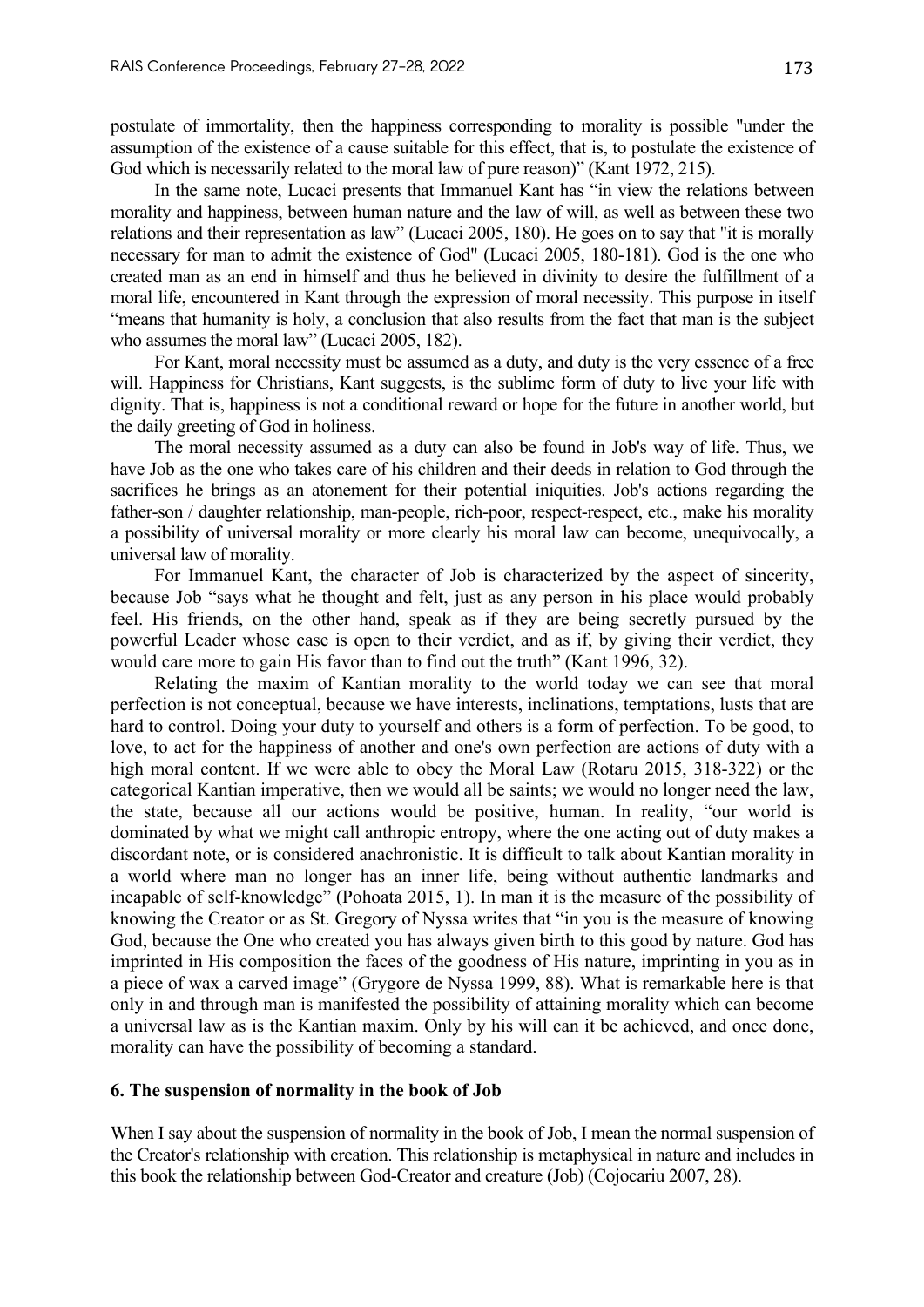Here we have Job, who is transposed by his righteousness into a discussion of the God-Usurper (Satan) relationship. His righteousness causes the wicked to accuse God of preferability, and thus a simple man becomes a subject of the angelic world. Later we see Job in direct dialogue with the Sovereign God after whom he acknowledges his smallness but at the same time in the end has the size of divine blessings. The relationship between God and Job redefines the relationship of faith itself, in the sense that here, for the first time, we are dealing with a personal one-on-one dialogue with the divinity.

Between the two persons, "there is no difference of ontological degree between Creator and creature, but one of ontological essence ... The sensation of absurdity comes precisely from the naive attempt to reduce the divine paralog to one of the structures of unconventional human logic" (Cojocariu 2007, 29).

Professor Florea Lucaci, speaking about good in this metaphysical framework, presents that "in the Creator-creature relationship, good is a transitive property, which in the case of man is regulated by a law" (Lucaci 2005, 173). God offers the good of man to his blessing. The divine good transits the physical space and covers the distance only for the good of humanity.

#### **7. Job as the New Testament man**

Although Job is an Old Testament character, most certainly contemporary with the prepotop man, he is so current, so New Testament in what he is. Thus, we find in the words of Job and in his being the three states, knowledge, which the new man, the New Testament man, also possesses. The image of God in man, the knowledge of good and evil (Genesis 3:22), and eternal life (John 5:24) are the three aspects of man that are never lost.

In Job's words we find new testamentary aspects such as judgment, "He is not a mere mortal like me that I might answer him, that we might confront each other in court" (Job 9:32), Christ's intercession for men, "Even now my witness is in heaven; my advocate is on high" (Job 16:19), about the redemption of men by the One who is eternally alive and who will appear on earth, "I know that my redeemer lives, and that in the end he will stand on the earth." (Job 19:25), etc. Of Job's words, we have written the divine perspective, or God's recognition of his words, as righteous to those of his friends: Job 42:7-9: "After the Lord had said these things to Job, he said to Eliphaz the Temanite, "I am angry with you and your two friends, because you have not spoken the truth about me, as my servant Job has.So now take seven bulls and seven rams and go to my servant Job and sacrifice a burnt offering for yourselves. My servant Job will pray for you, and I will accept his prayer and not deal with you according to your folly. You have not spoken the truth about me, as my servant Job has. So Eliphaz the Temanite, Bildad the Shuhite and Zophar the Naamathite did what the Lord told them; and the Lord accepted Job's prayer."

The state that Job attains after the discourse of divinity is that of a man in a state of gratitude for his nothingness. It is a state of repentance in which he sees nothing before the Greatness of his God. It is a moment of silence and bowing down to the shame of his previous speech and the way he wanted to judge God. The judgment he desires once becomes a bow of his physique, of his humanity, of his existence, of his fullness, of his speech before the Creator. The desired judgment becomes a worship of creation before the Creator.

In Job's words, we find, as I said above, God's plan for the times to come. Job gives voice to a new conception of God, namely, the hope that in the end an intermediary will arise, a mediator who will justify not only God but also him. Job is the one who by his words thus foreshadowed the New Testament man and the way of his perfection.

## **Conclusion**

The issue of morality in the book of Job is quite difficult to debate. In the present study we can see different opinions about this theological work called Job. From its perception as a laboratory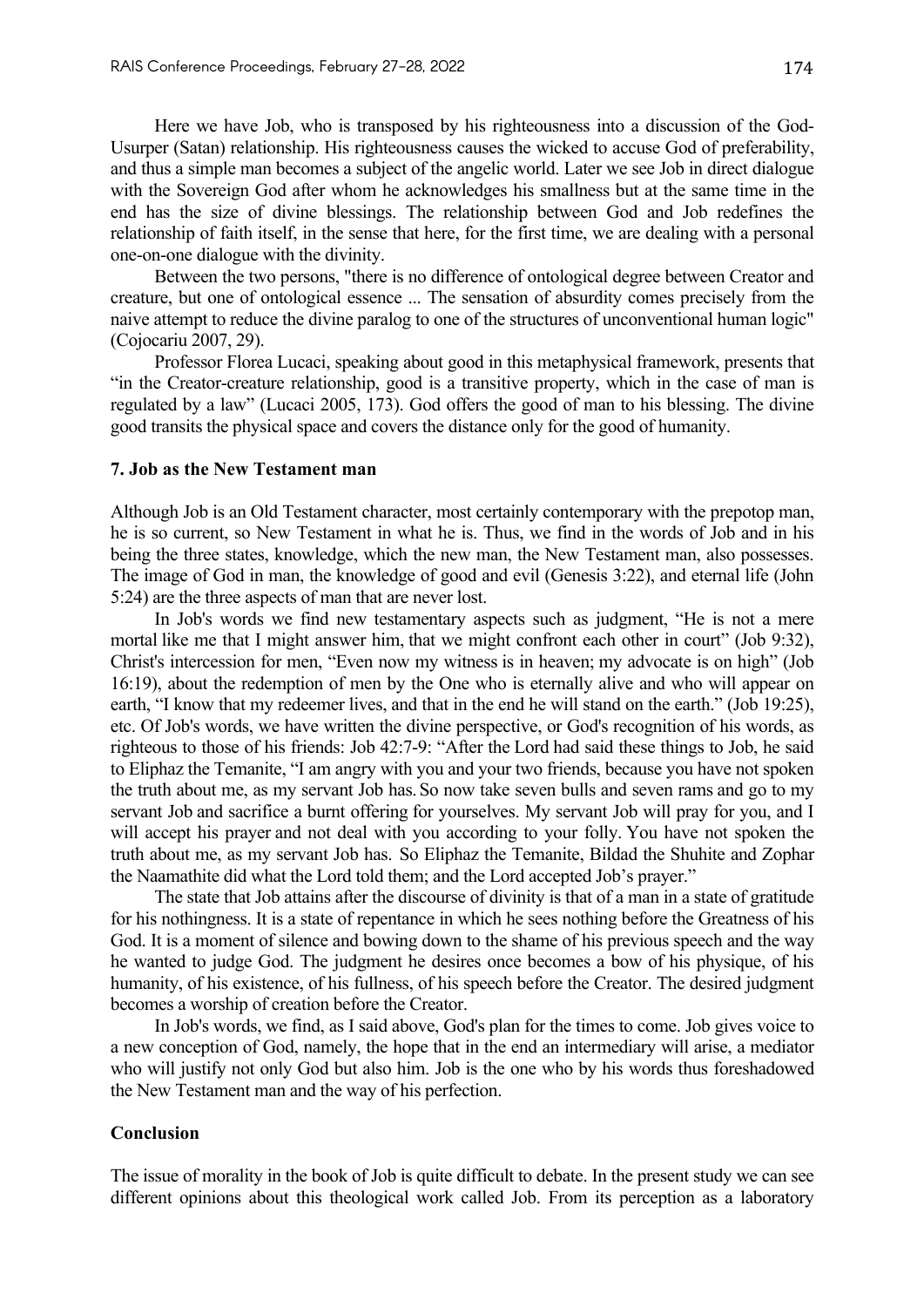experiment, in the vision of Alexandru Bulandra, to an act of vanity and cruelty, in the vision of Petru Cretia.

Divine morality cannot be challenged because, as I presented in the study, God is the absolute of morality in the vision of Christians, and I am a Christian. It is God who has allowed all of this for Job to do even better. God always does what is moral because he is the absolutist of morality. Although the common man cannot perceive this divine act as a moral one, he is, in essence, a moral act. God is not the one who created evil. God does no harm. God is not the one from whom evil originates.

Even though Job's friends were imbued with the traditional thinking of the Jews, Job was not overwhelmed by their ideas even when they resorted to various logical reasonings based on reality and full of sentimentality.

Knowing that man after his creation, made in the image and likeness of divinity, suffered a tragic fall, and thus he distorted the purpose of creating humanity. Even though he fell, man remained related to his Creator in his image, and thus man needed the "moral law" to harmonize the two opposing elements (breath and possible mastery of the primitive senses) of human nature. The fall is therefore a violation of the moral law, and the restoration of the divine image in man presupposes obedience to the Law" (Lucaci 2005, 174).

In other words, these words express how humanity can have access to divinity through the morality that exists in its life. This morality is called by many Christians a fact of faith with an extreme need, a sine qua non condition for maintaining a relationship with God.

Thus, morality becomes an inner struggle in which man has an essential role. He is the one who must define and fulfill the supreme morality, he is the one who must distinguish between good and evil, because, as Grygore de Nyssa (1999, 88) said that in man "it is the measure of the knowledge of God, because He Who -shaped always gave birth to this good by nature. God has imprinted in His composition the faces of the goodness of His nature, imprinting in you as in a piece of wax a carved image."

Job remains the moral man in all things, even if the filter of morality is the morality of Immanuel Kant. Job is the one who uses the words that God validates as the right ones in the whole discussion. In his words, Job represents the New Testament man in relationship with the Mediator Jesus Christ. For Job, Jesus is the Redeemer who will one day appear in the future and appear on earth. Job is the one who recognizes the coming of a mediator who will not only justify God but will also justify him and that Mediator is the one who came, namely Jesus Christ.

#### **References**

- Augustin. 1985. *Mărturisiri (Testimonials)*. Bucharest: Publishing House of the Biblical and Mission Institute of the Romanian Orthodox Church.
- Badilita, Cristian. 2000. Trei apocrife ale Vechiului Testament Iosif și Aseneth, Testamentul lui Iov, Testamentul lui Avraam (Three Old Testament Apocrypha - Joseph and Aseneth, Job's Testament, Abraham's Testament). Iasi: Polirom Publishing House.
- Branzei, Daniel. 2007. Septuaginta Înțelepciunea lui Solomon, Înțelepciunea lui Iisus Sirah, Psalmii lui Solomon (The Septuagint - The Wisdom of Solomon, The Wisdom of Jesus Sirah, The Psalms of Solomon). Iasi: Polirom Publishing House.
- Bulandra, Alexandru. 2008. *Experimentul Iov (Job's experiment).* Bucharest: Paideia Publishing House.
- Chambers, Oswald. 1996. Încercat pentru a lupta mai bine: Iov și problema suferinței (Baffled to Fight Better: Job and the Problem of Suffering). Oradea: Christian Book Publishing House.
- Cojocariu, Iulia. 2007. Septuaginta, Vol. 4/11 Iov, Înțelepciunea lui Solomon, Înțelepciunea lui Iisus Sirah, Psalmii lui Solomon (Septuagint, Vol. 4/11 - Job, The Wisdom of Solomon, The Wisdom of Jesus Sirah, The Psalms of Solomon). Iasi: Polirom Publishing House.
- Constable, Thomas. 2003. *Notes on Job*. Dallas: Study Light.
- Cretia, Petru. 1995. Cartea lui Iov, Ecleziastul, Cartea lui Iona, Cartea lui Ruth, Cântarea Cântărilor (Book of Job, Ecclesiastes, Book of Jonah, Book of Ruth, Song of Songs). Bucharest: Humanitas Publishing House.
- Girard, Rene. 2019. Iov sau calea străveche a celor nelegiuiți (Job or the ancient way of the wicked). Bucharest: Cartea Românească.